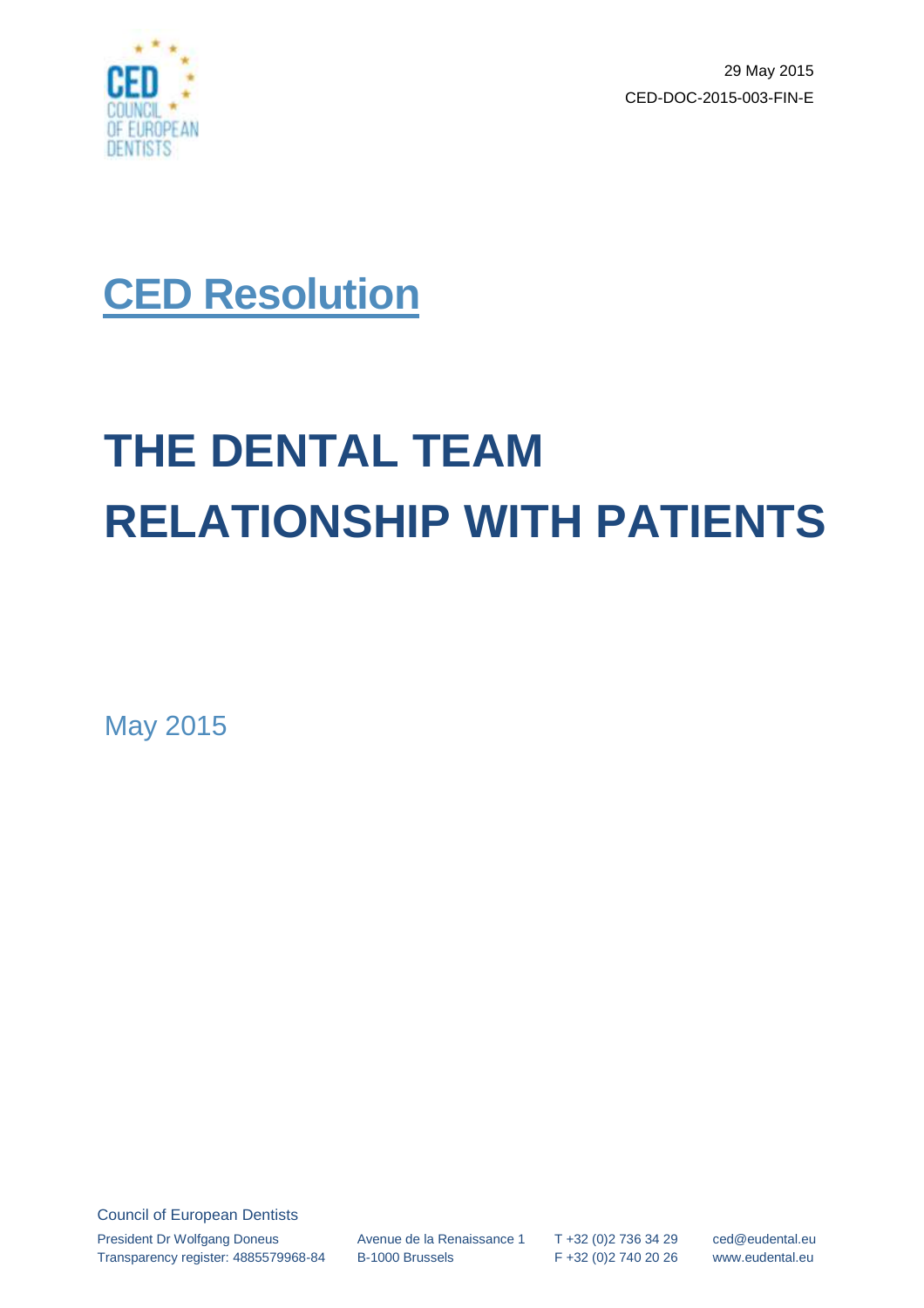# **INTRODUCTION**

The Council of European Dentists  $(CED)^1$  aims to promote high standards in oral healthcare and dentistry with effective patient-safety centred professional practice. With this resolution we wish to contribute to patient safety through the development of policy regarding the dental team structure and the relationship of the dental team with patients.

The recommendations set out in this document intend to clarify:

- a) the importance of the dentist's leadership role within the dental team to ensure effective patient safety;
- b) the composition of the dental team and the dentist's relationship with dental technicians; and,
- c) the responsibilities and competences that dentists expect of their dental team members and their relationship with patients.

In the EU the composition of the dental team varies significantly and this document only intends to describe the professions that exist in the majority of EU countries.

The recommendations set out in this document reinforce the [CED Resolution Delegation Yes -](http://www.eudental.eu/component/attachments/attachments.html?id=1638) [Substitution No](http://www.eudental.eu/component/attachments/attachments.html?id=1638) adopted by the CED General Meeting in November 2009, and the [CED-ADEE Joint](http://www.eudental.eu/component/attachments/attachments.html?id=1563)  [Position on Competences](http://www.eudental.eu/component/attachments/attachments.html?id=1563) adopted by the CED General Meeting in May 2013.

# **A - IMPORTANCE OF THE DENTIST'S LEADERSHIP IN THE DENTAL TEAM**

The provision of oral healthcare requires sophisticated and extensive medical and scientific knowledge in order to undertake correct diagnosis and treatment planning. This is particularly true given demographic changes such as an increasingly ageing population with complex health issues.

In order to ensure the best oversight of treatment and continuing care at all times, there is a need for the dentist to have a leadership role. This is particularly relevant in light of the risks related to the complexity of individual patients' circumstances, including the need to consider drug interactions when treating those with multiple conditions.

The revised Directive on the Recognition of Professional Qualifications<sup>2</sup> introduced a new criterion for the minimum duration of training for dentists. Basic dental training now comprises a total of at least five years and 5000 hours of university education before achieving the title of dentist and being able to start practising independently.

The dental university degree provides dentists with in-depth skills, knowledge and competences for prevention, diagnosis and treatment of diseases of the hard and soft tissues of mouth and jaws, malformations and lesions of the teeth, mouth, jaws and surrounding tissues, as well as for rehabilitation by replacement of missing teeth and restoration of aesthetic and functional oral health. The degree also encompasses medical subjects, thus providing an all-round understanding of a patient's clinical and non-clinical needs.

l

<sup>1</sup> The CED is a European not-for-profit association representing over 340,000 dental practitioners across Europe through 32 national dental associations and chambers in 30 European countries. Established in 1961 to advise the European Commission on matters relating to the dental profession. The CED is registered in the Transparency Register with the ID number 4885579968-84.

<sup>2</sup> [Directive 2005/36/EC of the European Parliament and of the Council of 7 September 2005 on the recognition](http://eur-lex.europa.eu/legal-content/EN/TXT/?uri=CELEX:02005L0036-20140117) of professional [qualifications](http://eur-lex.europa.eu/legal-content/EN/TXT/?uri=CELEX:02005L0036-20140117) as amended by Directive 2013/55/EU of the European Parliament and of the Council of 20 November 2013 amending Directive 2005/36/EC on the recognition of professional qualifications and Regulation (EU) No 1024/2012 on administrative cooperation through the Internal Market Information System ('the IMI Regulation').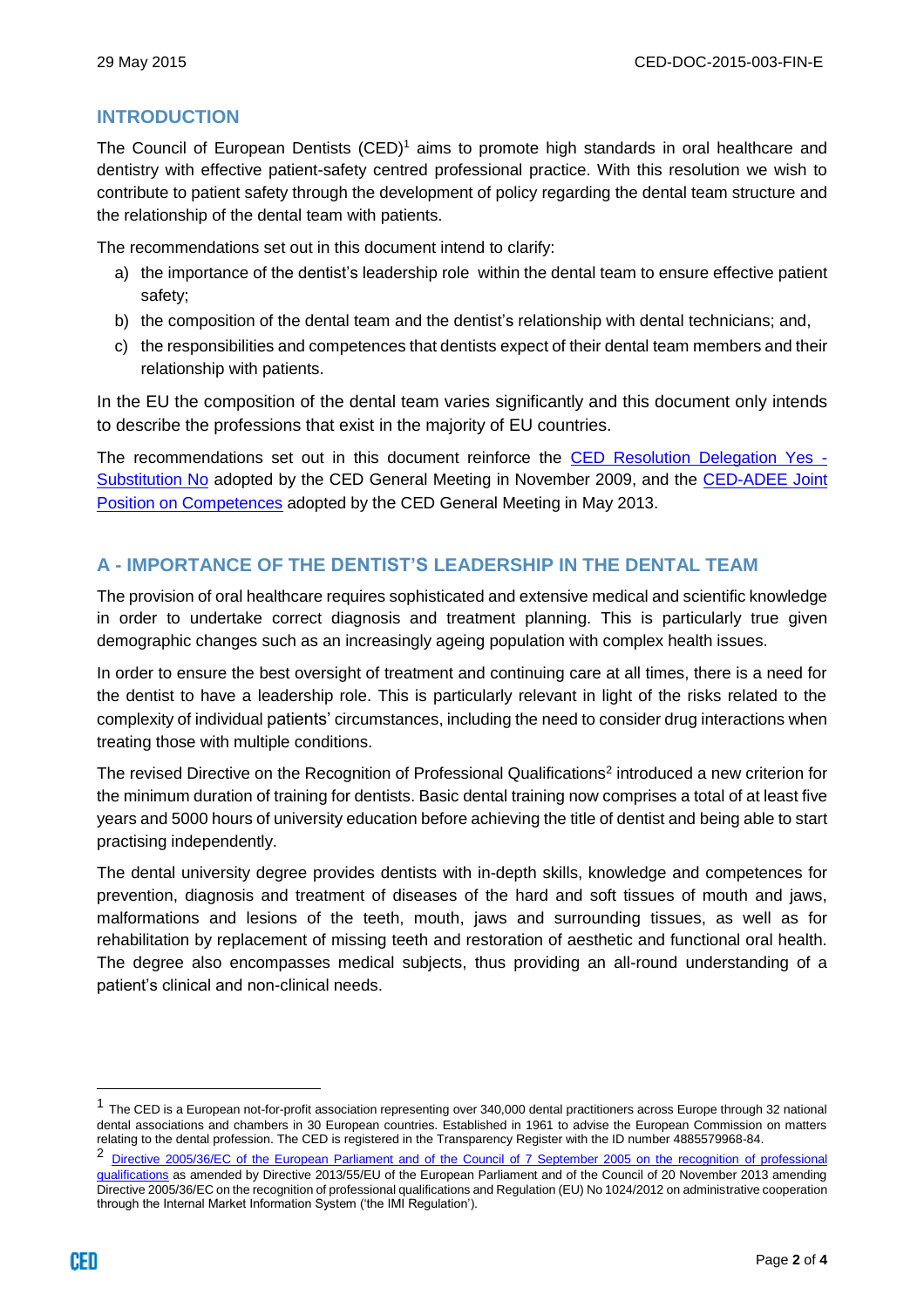Therefore, dentists must lead the dental team in order to guarantee the prevention of oral diseases by the promotion and the improvement of the oral health of individuals, families and communities based on patient-centred holistic care and evidence-based dentistry.

Considering the above, the dentist is the only professional with competence for the full spectrum of oral prevention, diagnosis, treatment planning and treatment, therefore holding full responsibility for all patients' oral healthcare.

## **B - COMPOSITION OF THE DENTAL TEAM AND THE DENTIST'S RELATIONSHIP WITH DENTAL TECHNICIANS**

Patient care will be optimised if dental teams work together in one place, and the team is led by a dentist. In the European Union the composition of the dental team varies significantly from country to country and as mentioned above this document only intends to describe the professions that exist in the majority of EU countries.

In some countries, dentists work with dental chairside assistants only, whereas in other countries, team members may also include dental hygienists, with all professional groups having varying scopes of practice from country to country in accordance with national legislation.

These members of the dental team can undertake work in accordance with each team member's defined level of competence, but for reasons of patient safety should only do so after a dentist has provided a diagnosis and treatment plan and delegated the work to team members as appropriate.

Furthermore, they should only work in a dental office, under the supervision of a dentist as they do not have the necessary competence to establish an overall diagnosis.

Dental technicians are manufacturers of custom-made medical devices, cooperate with the dentist and usually work in independent laboratories, following dentists' prescriptions and specifications, while they may also be based in practices or hospitals. This is the core composition of the dental team, covering all patients' oral health needs and ensuring quality and safety of oral healthcare.

## **C - RESPONSIBILITIES AND COMPETENCES THAT DENTISTS EXPECT OF THEIR DENTAL TEAM MEMBERS AND THEIR RELATIONSHIP WITH PATIENTS**

In order to safeguard adequate delivery of oral healthcare and appropriate relationship with patients, the members of the dental team must have the appropriate education, training and legal authorisation to provide specific oral care interventions as delegated by the dentist. They must follow a code of conduct or defined set of standards to ensure patient safety and good team work.

The core responsibilities and competences of dental team members are outlined below. They may vary from country to country. The level of regulation and registration is very varied across the European Union, which makes the leadership role of dentists, who are highly regulated in every country, extremely important.

#### **Dental Chairside Assistants**

Assisting the dentist during procedures, dental chairside assistants work under the supervision of the dentist and are responsible for preparing and providing instruments and materials needed for the treatment and follow-up with patients, along with any additional tasks related to laboratory and administrative work assigned to them by the dentist.